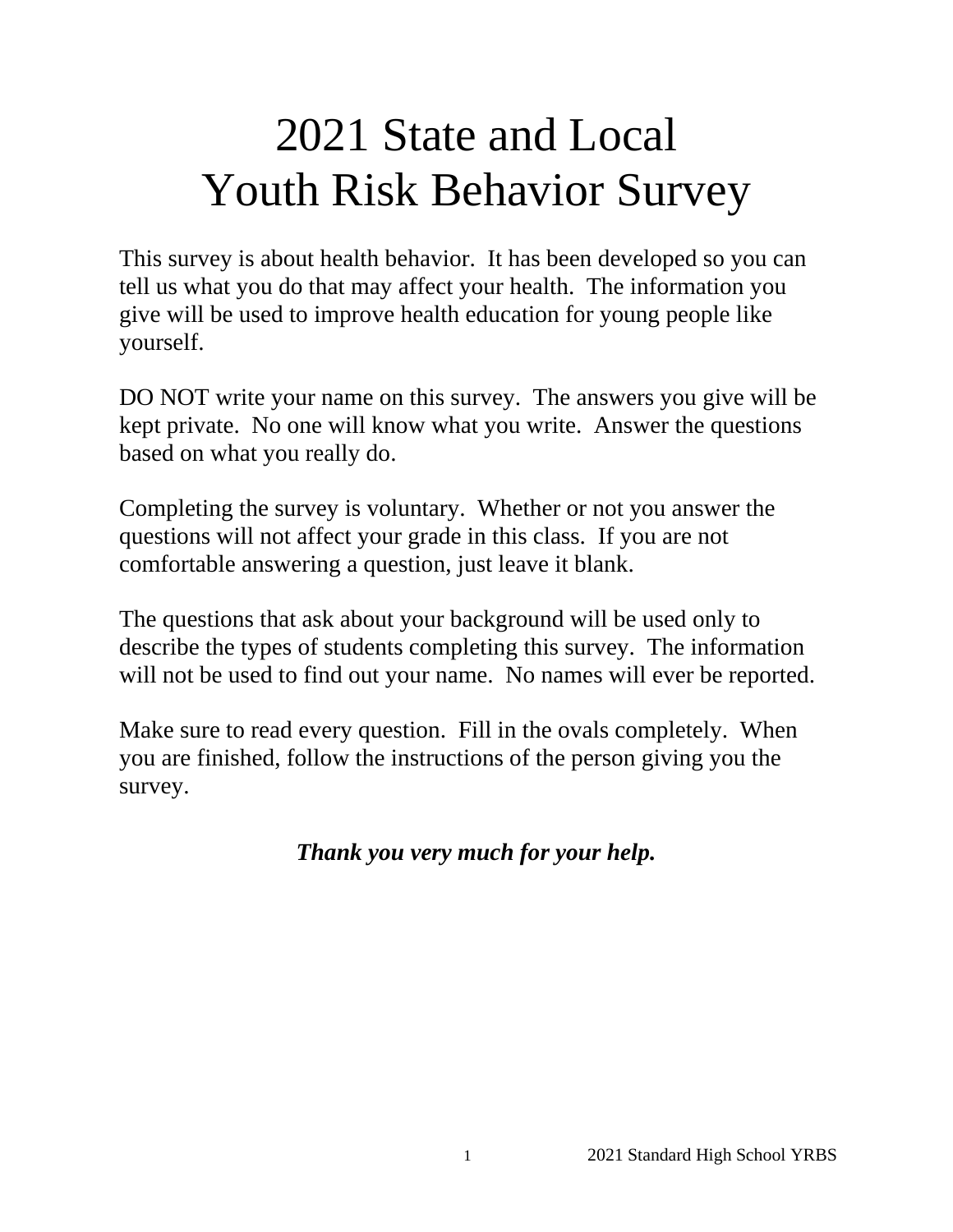**Directions Use a #2 pencil only. Make dark marks. •Fill in a response like this: A B**  $\bullet$  **D. If you change your answer, erase your old answer completely.**

- 1. How old are you?
	- A. 12 years old or younger
	- B. 13 years old
	- C. 14 years old
	- D. 15 years old
	- E. 16 years old<br>F. 17 years old
	- 17 years old
	- G. 18 years old or older
- 2. What is your sex?
	- A. Female
	- B. Male
- 3. In what grade are you?
	- A. 9th grade
	- B. 10th grade
	- C. 11th grade
	- D. 12th grade<br>E. Ungraded c
	- Ungraded or other grade
- 4. Are you Hispanic or Latino?
	- A. Yes
	- B. No
- 5. What is your race? **(Select one or more responses.)**
	- A. American Indian or Alaska Native
	- B. Asian
	- C. Black or African American
	- D. Native Hawaiian or Other Pacific Islander
	- E. White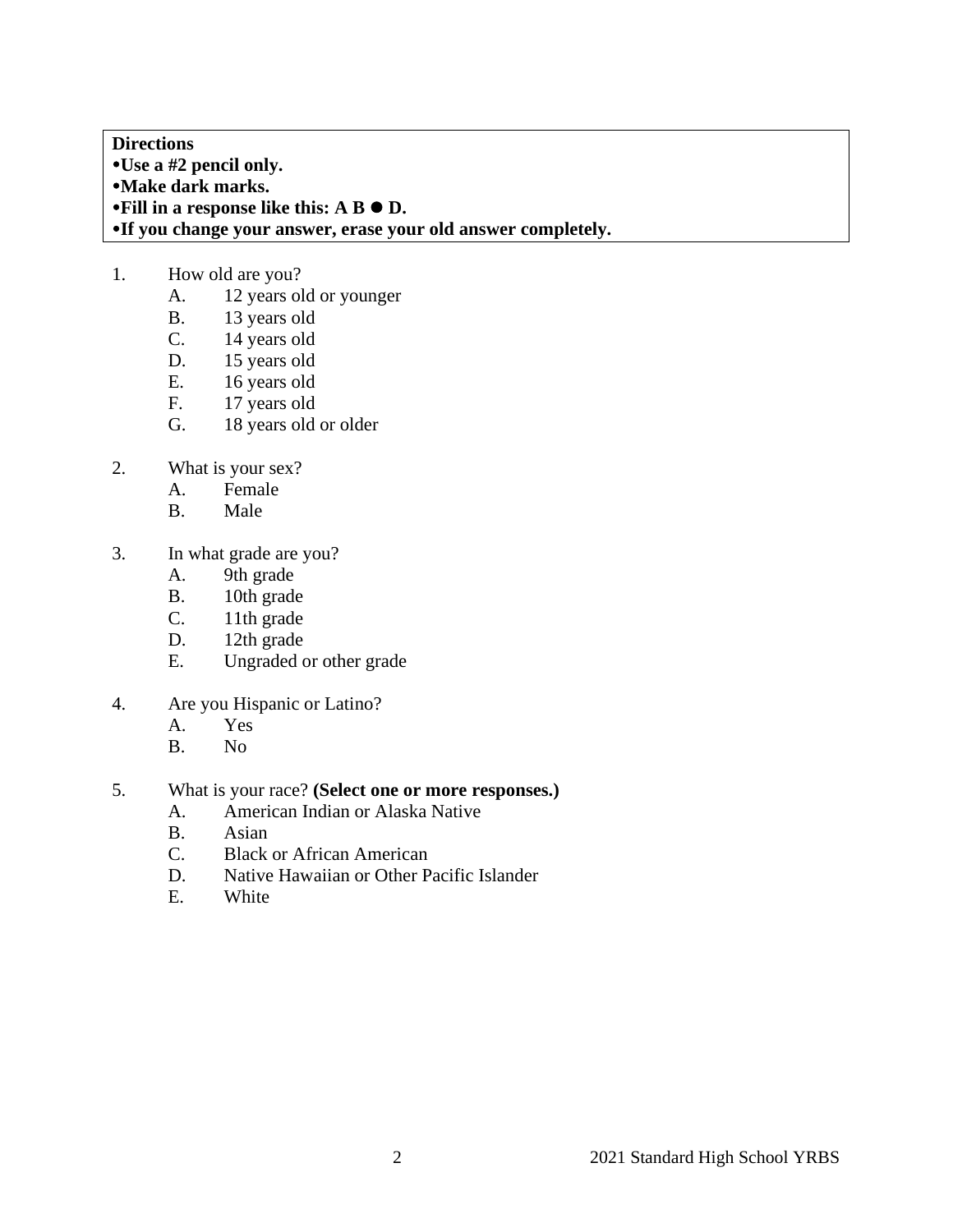6. How tall are you without your shoes on? Directions: Write your height in the shaded blank boxes. Fill in the matching oval below each number.

| Example        |                |  |
|----------------|----------------|--|
| Height         |                |  |
| Feet           | <b>Inches</b>  |  |
| 5              | 7              |  |
| $\circledS$    | $^{\circledR}$ |  |
| $\circledA$    | $\circled{0}$  |  |
| ٦              | $\circled{2}$  |  |
| $^{\circledR}$ | $\circledS$    |  |
| $\circledR$    | $\circledA$    |  |
|                | $\circledS$    |  |
|                | $\circledS$    |  |
|                | п              |  |
|                | $^{\circledR}$ |  |
|                | $^{\circledR}$ |  |
|                |                |  |
|                | ∈              |  |

7. How much do you weigh without your shoes on? Directions: Write your weight in the shaded blank boxes. Fill in the matching oval below each number.

| ∹xamnle |
|---------|
|---------|

| Weight                                    |                    |                                     |
|-------------------------------------------|--------------------|-------------------------------------|
| <b>Pounds</b>                             |                    |                                     |
| $\boldsymbol{l}$                          | 5                  |                                     |
| $\overline{\circ}$                        | $\overline{\circ}$ | $\frac{2}{0}$                       |
| Ē                                         | $\circled{0}$      | $\overline{\underline{\mathbb{Q}}}$ |
|                                           | $\overline{O}$     | Ō                                   |
| $\frac{\textcircled{2}}{\textcircled{3}}$ | ③                  | $\circledS$                         |
|                                           | $^{\circledR}$     | $\overline{\Phi}$                   |
|                                           | £                  | $\overline{\mathbb{G}}$             |
|                                           | $\circledast$      | $\overline{6}$                      |
|                                           | $\overline{C}$     | $\overline{c}$                      |
|                                           | $^{\circledR}$     | $\overline{\circledast}$            |
|                                           | g                  | g                                   |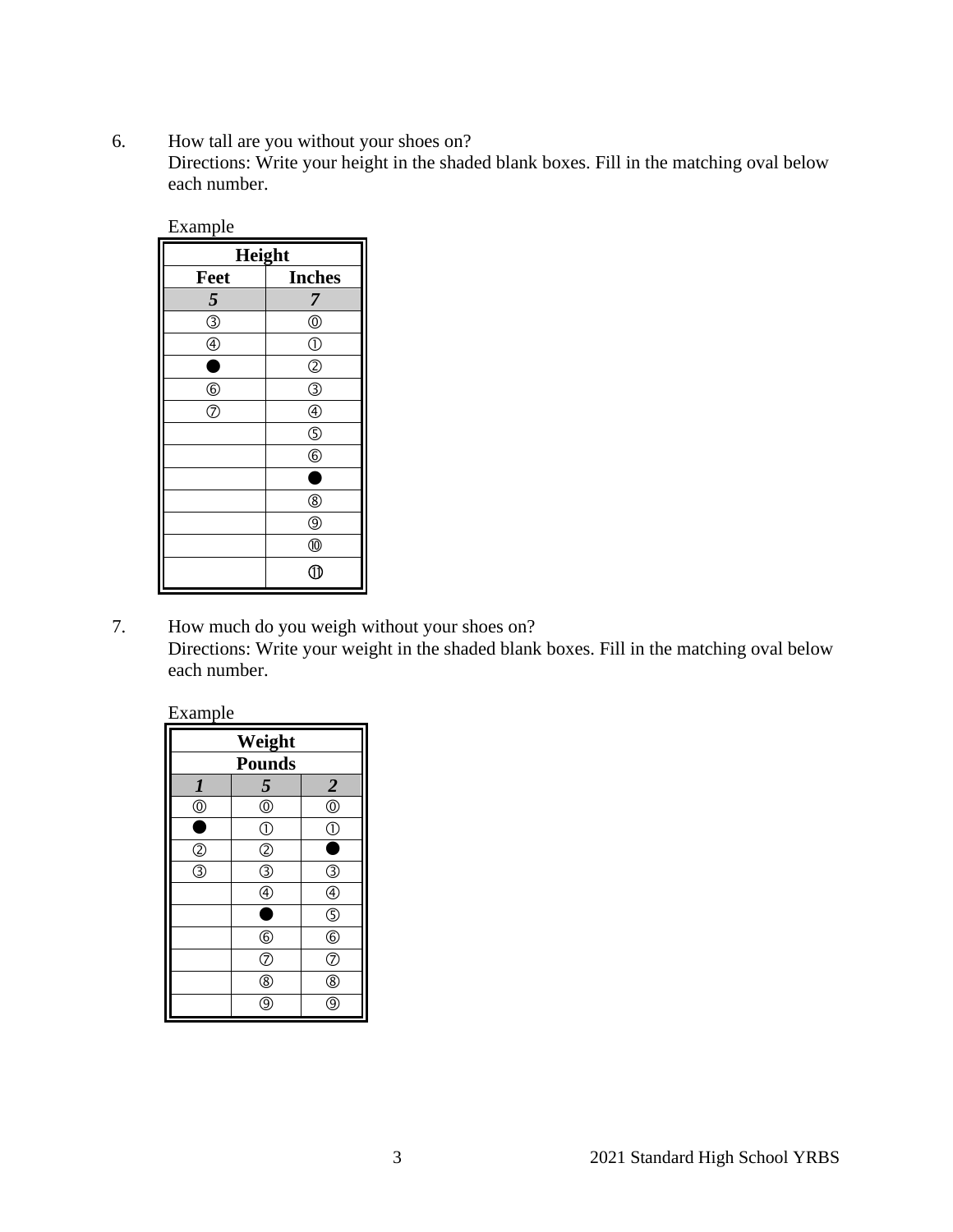# **The next 4 questions ask about safety.**

- 8. How often do you wear a seat belt when **riding** in a car driven by someone else?
	- A. Never
	- B. Rarely
	- C. Sometimes
	- D. Most of the time
	- E. Always
- 9. During the past 30 days, how many times did you **ride** in a car or other vehicle **driven by someone who had been drinking alcohol**?
	- A. 0 times
	- B. 1 time
	- $C. 2$  or 3 times
	- D. 4 or 5 times
	- E. 6 or more times
- 10. During the past 30 days, how many times did you **drive** a car or other vehicle **when you had been drinking alcohol**?
	- A. I did not drive a car or other vehicle during the past 30 days
	- B. 0 times
	- C. 1 time
	- D. 2 or 3 times
	- $E.$  4 or 5 times
	- F. 6 or more times
- 11. During the past 30 days, on how many days did you **text or e-mail** while **driving** a car or other vehicle?
	- A. I did not drive a car or other vehicle during the past 30 days
	- B. 0 days
	- C. 1 or 2 days
	- D. 3 to 5 days
	- E. 6 to 9 days
	- F. 10 to 19 days
	- G. 20 to 29 days
	- H. All 30 days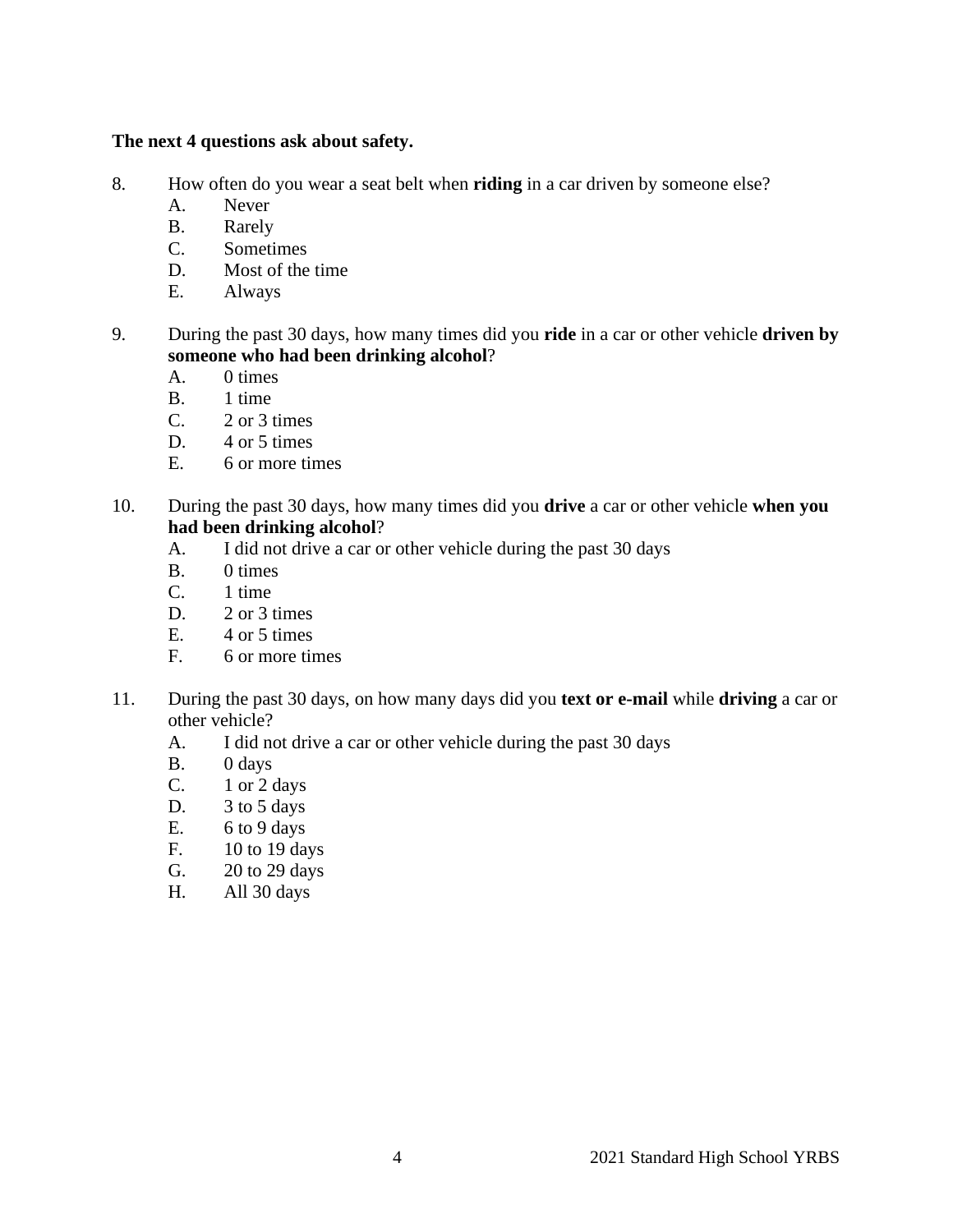# **The next 11 questions ask about violence-related behaviors and experiences.**

- 12. During the past 30 days, on how many days did you carry **a weapon** such as a gun, knife, or club **on school property**?
	- A. 0 days
	- B. 1 day
	- C. 2 or 3 days
	- D.  $4 \text{ or } 5 \text{ days}$ <br>E. 6 or more d
	- 6 or more days
- 13. **During the past 12 months**, on how many days did you carry a **gun**? (Do **not** count the days when you carried a gun only for hunting or for a sport, such as target shooting.)
	- A. 0 days
	- B. 1 day
	- C.  $2 \text{ or } 3 \text{ days}$
	- D. 4 or 5 days
	- E. 6 or more days
- 14. During the past 30 days, on how many days did you **not** go to school because you felt you would be unsafe at school or on your way to or from school?
	- A. 0 days
	- B. 1 day
	- C. 2 or 3 days
	- D.  $4$  or  $5$  days
	- E. 6 or more days
- 15. During the past 12 months, how many times has someone threatened or injured you with **a weapon** such as a gun, knife, or club **on school property**?
	- A. 0 times<br>B. 1 time
	- 1 time
	- $C. 2$  or 3 times
	- D. 4 or 5 times
	- E. 6 or 7 times
	- F. 8 or 9 times
	- G. 10 or 11 times
	- H. 12 or more times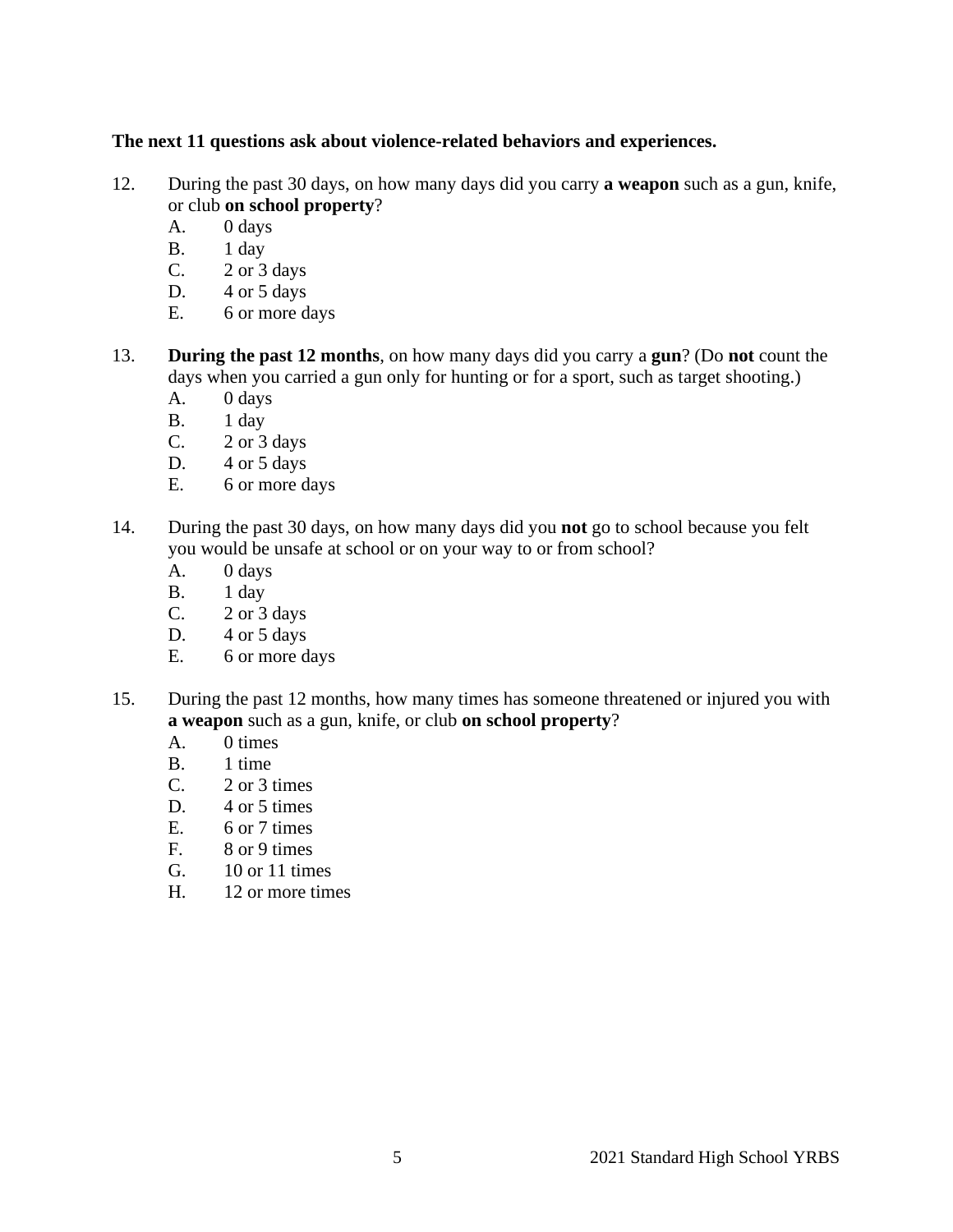- 16. During the past 12 months, how many times were you in a **physical fight**?
	- A. 0 times
	- B. 1 time
	- C. 2 or 3 times
	- D.  $4$  or 5 times
	- E. 6 or 7 times
	- F. 8 or 9 times
	- G. 10 or 11 times
	- H. 12 or more times
- 17. During the past 12 months, how many times were you in a **physical fight on school property**?
	- A. 0 times
	- B. 1 time
	- C. 2 or 3 times
	- D. 4 or 5 times
	- E. 6 or 7 times
	- F. 8 or 9 times
	- G. 10 or 11 times
	- H. 12 or more times
- 18. Have you ever seen someone get physically attacked, beaten, stabbed, or shot in your neighborhood?
	- A. Yes
	- B. No
- 19. Have you ever been physically forced to have sexual intercourse when you did not want to?
	- A. Yes<br>B. No
	- N<sub>o</sub>
- 20. During the past 12 months, how many times did **anyone** force you to do sexual things that you did not want to do? (Count such things as kissing, touching, or being physically forced to have sexual intercourse.)
	- A. 0 times
	- B. 1 time
	- $C. 2$  or 3 times
	- D.  $4$  or 5 times
	- E. 6 or more times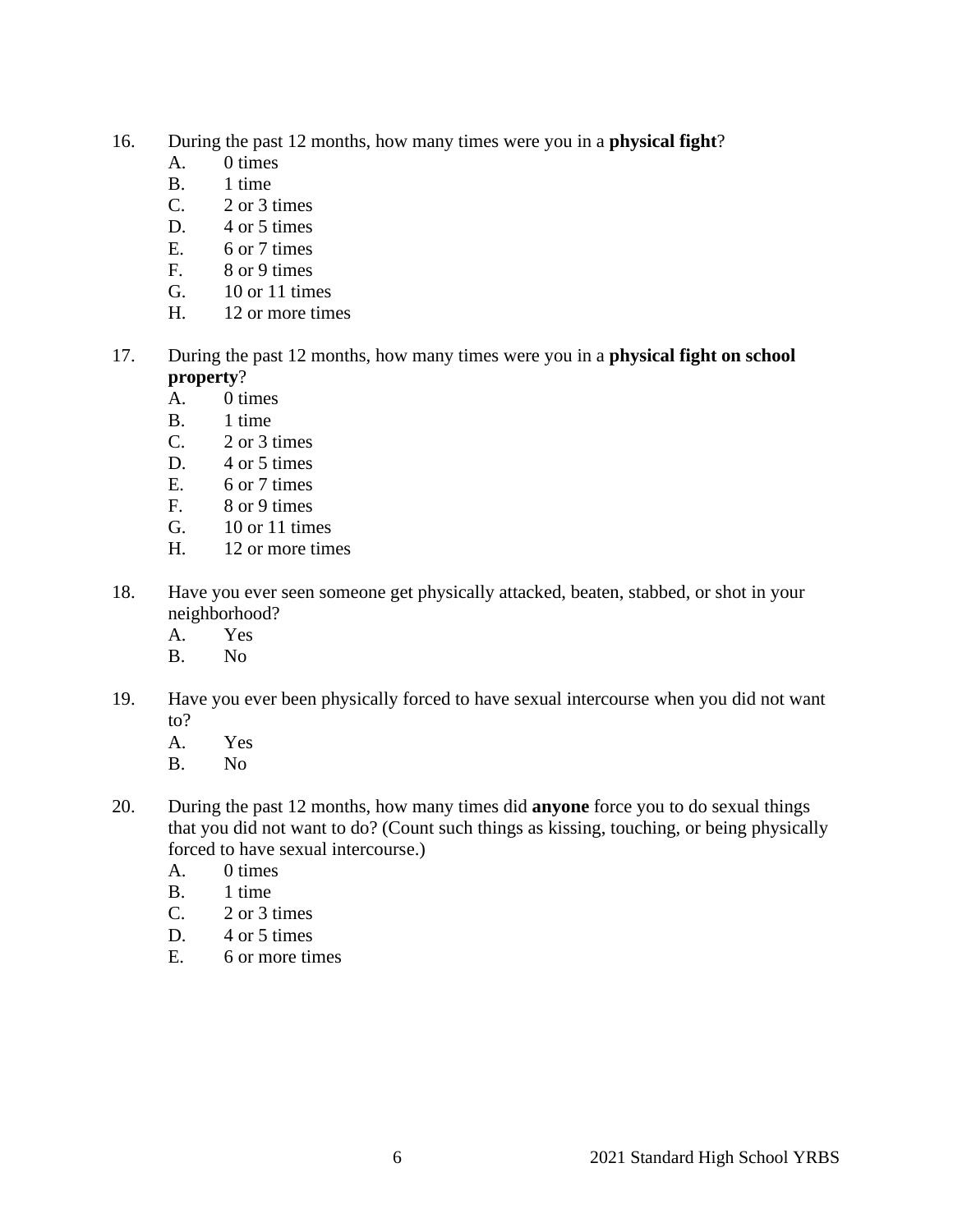- 21. During the past 12 months, how many times did **someone you were dating or going out**  with force you to do sexual things that you did not want to do? (Count such things as kissing, touching, or being physically forced to have sexual intercourse.)
	- A. I did not date or go out with anyone during the past 12 months
	- B. 0 times
	- C. 1 time
	- D. 2 or 3 times
	- E.  $4$  or 5 times
	- F. 6 or more times
- 22. During the past 12 months, how many times did **someone you were dating or going out**  with physically hurt you on purpose? (Count such things as being hit, slammed into something, or injured with an object or weapon.)
	- A. I did not date or go out with anyone during the past 12 months
	- B. 0 times
	- C. 1 time
	- D. 2 or 3 times
	- $E. 4$  or 5 times
	- F. 6 or more times

**The next 2 questions ask about bullying. Bullying is when 1 or more students tease, threaten, spread rumors about, hit, shove, or hurt another student over and over again. It is not bullying when 2 students of about the same strength or power argue or fight or tease each other in a friendly way.**

- 23. During the past 12 months, have you ever been bullied **on school property**?
	- A. Yes
	- B. No
- 24. During the past 12 months, have you ever been **electronically** bullied? (Count being bullied through texting, Instagram, Facebook, or other social media.)
	- A. Yes
	- B. No

**The next 5 questions ask about sad feelings and attempted suicide. Sometimes people feel so depressed about the future that they may consider attempting suicide, that is, taking some action to end their own life.**

- 25. During the past 12 months, did you ever feel so sad or hopeless almost every day for **two weeks or more in a row** that you stopped doing some usual activities?
	- A. Yes
	- B. No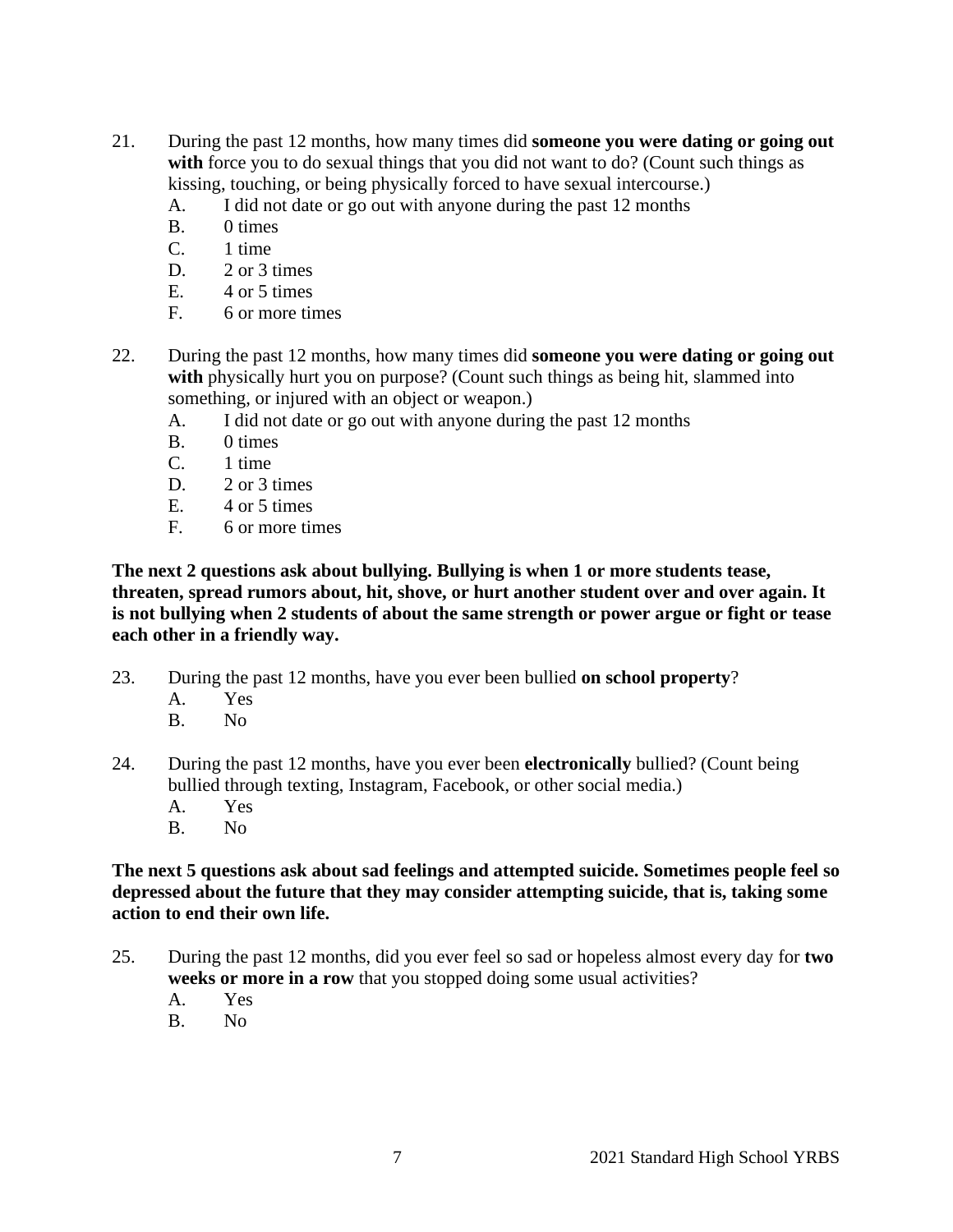- 26. During the past 12 months, did you ever **seriously** consider attempting suicide?
	- A. Yes
	- B. No
- 27. During the past 12 months, did you make a plan about how you would attempt suicide?
	- A. Yes
	- B. No
- 28. During the past 12 months, how many times did you actually attempt suicide?
	- A. 0 times
	- B. 1 time
	- $C.$  2 or 3 times
	- D.  $4$  or 5 times
	- E. 6 or more times
- 29. **If you attempted suicide** during the past 12 months, did any attempt result in an injury, poisoning, or overdose that had to be treated by a doctor or nurse?
	- A. **I did not attempt suicide** during the past 12 months
	- B. Yes<br>C. No
	- N<sub>o</sub>

# **The next 4 questions ask about cigarette smoking.**

- 30. Have you ever tried cigarette smoking, even one or two puffs?
	- A. Yes
	- B. No
- 31. How old were you when you first tried cigarette smoking, even one or two puffs?
	- A. I have never tried cigarette smoking, not even one or two puffs
	- B. 8 years old or younger
	- C. 9 or 10 years old
	- D. 11 or 12 years old
	- E. 13 or 14 years old
	- F. 15 or 16 years old
	- G. 17 years old or older
- 32. During the past 30 days, on how many days did you smoke cigarettes?
	- A. 0 days
	- B. 1 or 2 days
	- C. 3 to 5 days
	- D. 6 to 9 days
	- E. 10 to 19 days
	- F. 20 to 29 days
	- G. All 30 days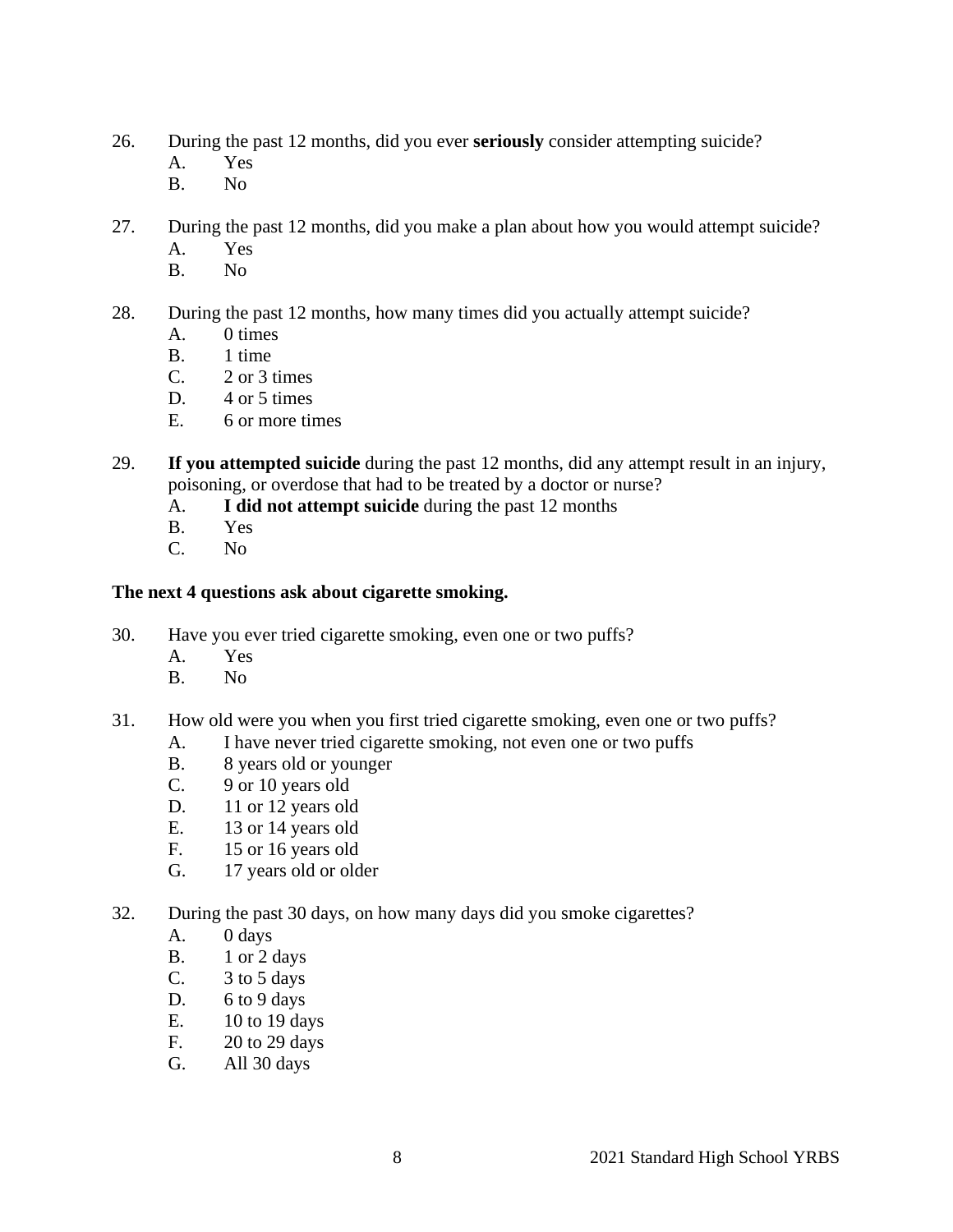- 33. During the past 30 days, on the days you smoked, how many cigarettes did you smoke **per day**?
	- A. I did not smoke cigarettes during the past 30 days
	- B. Less than 1 cigarette per day
	- C. 1 cigarette per day
	- D. 2 to 5 cigarettes per day
	- E. 6 to 10 cigarettes per day
	- F. 11 to 20 cigarettes per day
	- G. More than 20 cigarettes per day

**The next 3 questions ask about electronic vapor products, such as JUUL, SMOK, Suorin, Vuse, and blu. Electronic vapor products include e-cigarettes, vapes, vape pens, e-cigars, ehookahs, hookah pens, and mods.** 

- 34. Have you ever used an electronic vapor product?
	- A. Yes
	- B. No
- 35. During the past 30 days, on how many days did you use an electronic vapor product?
	- A. 0 days
	- B. 1 or 2 days
	- C. 3 to 5 days
	- D. 6 to 9 days
	- E. 10 to 19 days
	- F. 20 to 29 days
	- G. All 30 days
- 36. During the past 30 days, how did you **usually** get your electronic vapor products? (Select only **one** response.)
	- A. I did not use any electronic vapor products during the past 30 days
	- B. I got or bought them from a friend, family member, or someone else
	- C. I bought them myself in a vape shop or tobacco shop
	- D. I bought them myself in a convenience store, supermarket, discount store, or gas station
	- E. I bought them myself at a mall or shopping center kiosk or stand
	- F. I bought them myself on the Internet, such as from a product website, vape store website, or other website like eBay, Amazon, Facebook Marketplace, or Craigslist
	- G. I took them from a store or another person
	- H. I got them in some other way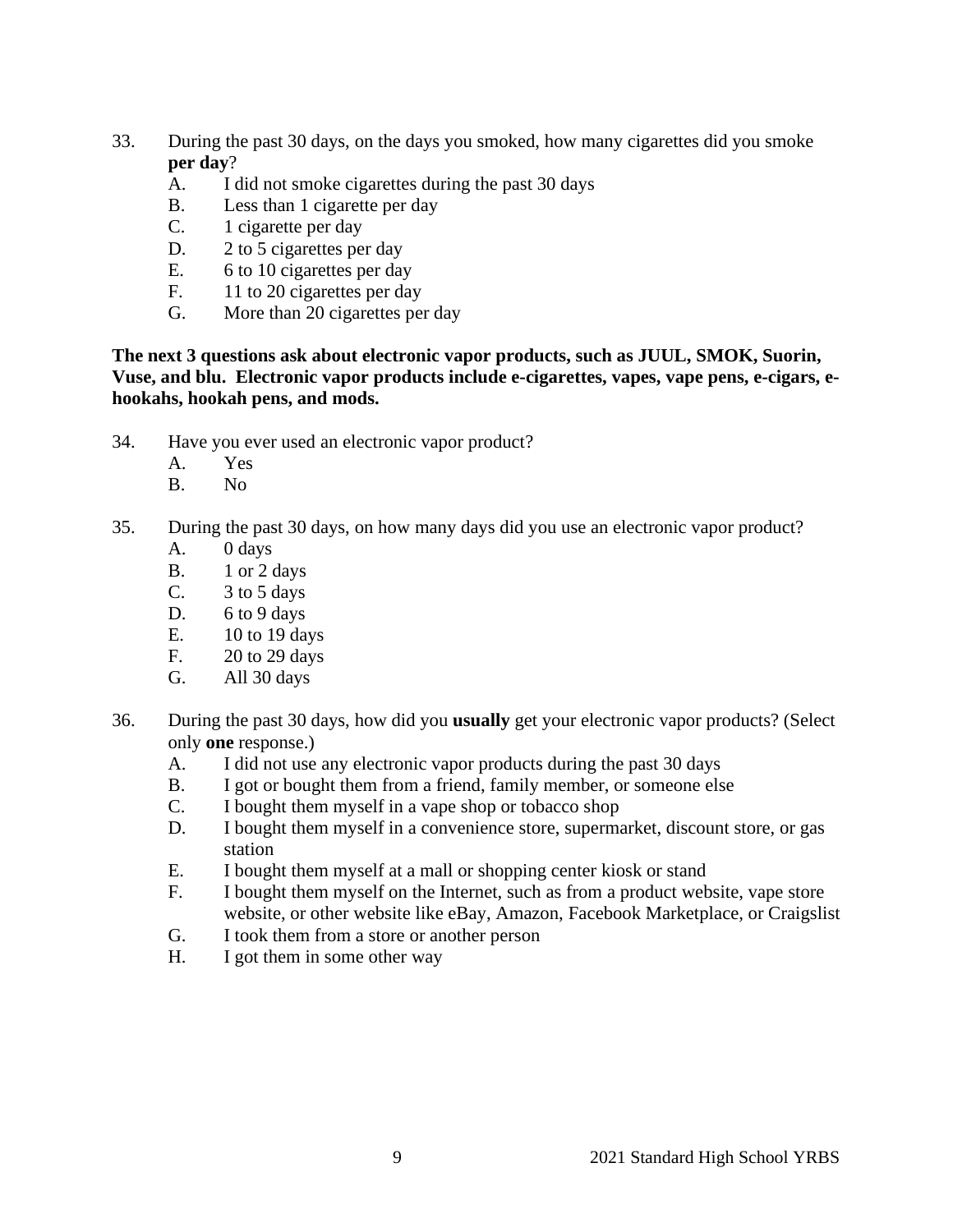# **The next 2 questions ask about other tobacco products.**

- 37. During the past 30 days, on how many days did you use **chewing tobacco, snuff, dip**, **snus, or dissolvable tobacco products**, such as Copenhagen, Grizzly, Skoal, or Camel Snus? (Do **not** count any electronic vapor products.)
	- A. 0 days
	- B. 1 or 2 days
	- C.  $3 \text{ to } 5 \text{ days}$
	- D. 6 to 9 days
	- E. 10 to 19 days
	- F. 20 to 29 days
	- G. All 30 days
- 38. During the past 30 days, on how many days did you smoke **cigars, cigarillos, or little cigars**?
	- A. 0 days
	- B. 1 or 2 days
	- C.  $3 \text{ to } 5 \text{ days}$
	- D. 6 to 9 days
	- E. 10 to 19 days
	- F. 20 to 29 days
	- G. All 30 days

**The next question asks about all tobacco products. Please consider cigarettes, electronic vapor products, smokeless tobacco (chewing tobacco, snuff, dip, snus, or dissolvable tobacco products), cigars (including little cigars or cigarillos), shisha or hookah tobacco, and pipe tobacco when answering this question.**

- 39. During the past 12 months, did you ever try **to quit** using **all** tobacco products?
	- A. I did not use cigarettes, electronic vapor products, smokeless tobacco, cigars, shisha or hookah tobacco, or pipe tobacco during the past 12 months
	- B. Yes
	- C. No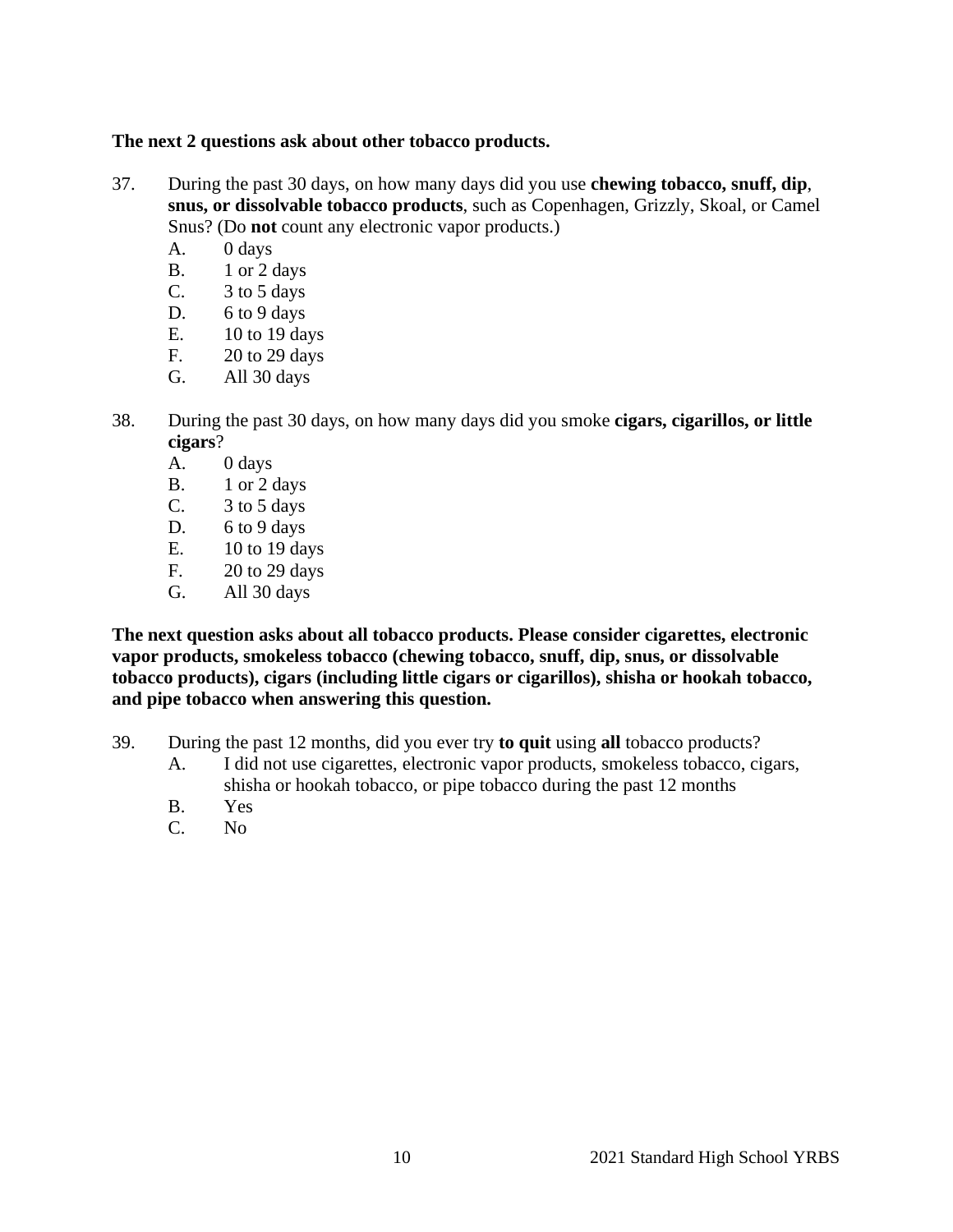**The next 5 questions ask about drinking alcohol. This includes drinking beer, wine, flavored alcoholic beverages, and liquor such as rum, gin, vodka, or whiskey. For these questions, drinking alcohol does not include drinking a few sips of wine for religious purposes.**

- 40. How old were you when you had your first drink of alcohol other than a few sips?
	- A. I have never had a drink of alcohol other than a few sips
	- B. 8 years old or younger
	- C. 9 or 10 years old
	- D. 11 or 12 years old
	- E. 13 or 14 years old
	- F. 15 or 16 years old
	- G. 17 years old or older
- 41. During the past 30 days, on how many days did you have at least one drink of alcohol?
	- A. 0 days
	- B. 1 or 2 days
	- C. 3 to 5 days
	- D. 6 to 9 days
	- E. 10 to 19 days
	- F. 20 to 29 days
	- G. All 30 days
- 42. During the past 30 days, on how many days did you have **4** or more drinks of alcohol in a row, that is, within a couple of hours (if you are **female**) or **5** or more drinks of alcohol in a row, that is, within a couple of hours (if you are **male**)?
	- A. 0 days
	- B. 1 day
	- C. 2 days
	- D. 3 to 5 days
	- E.  $6 to 9 days$
	- F. 10 to 19 days
	- G. 20 or more days
- 43. During the past 30 days, what is the largest number of alcoholic drinks you had in a row, that is, within a couple of hours?
	- A. I did not drink alcohol during the past 30 days
	- B. 1 or 2 drinks
	- C. 3 drinks
	- D. 4 drinks
	- E. 5 drinks
	- F. 6 or 7 drinks
	- G. 8 or 9 drinks
	- H. 10 or more drinks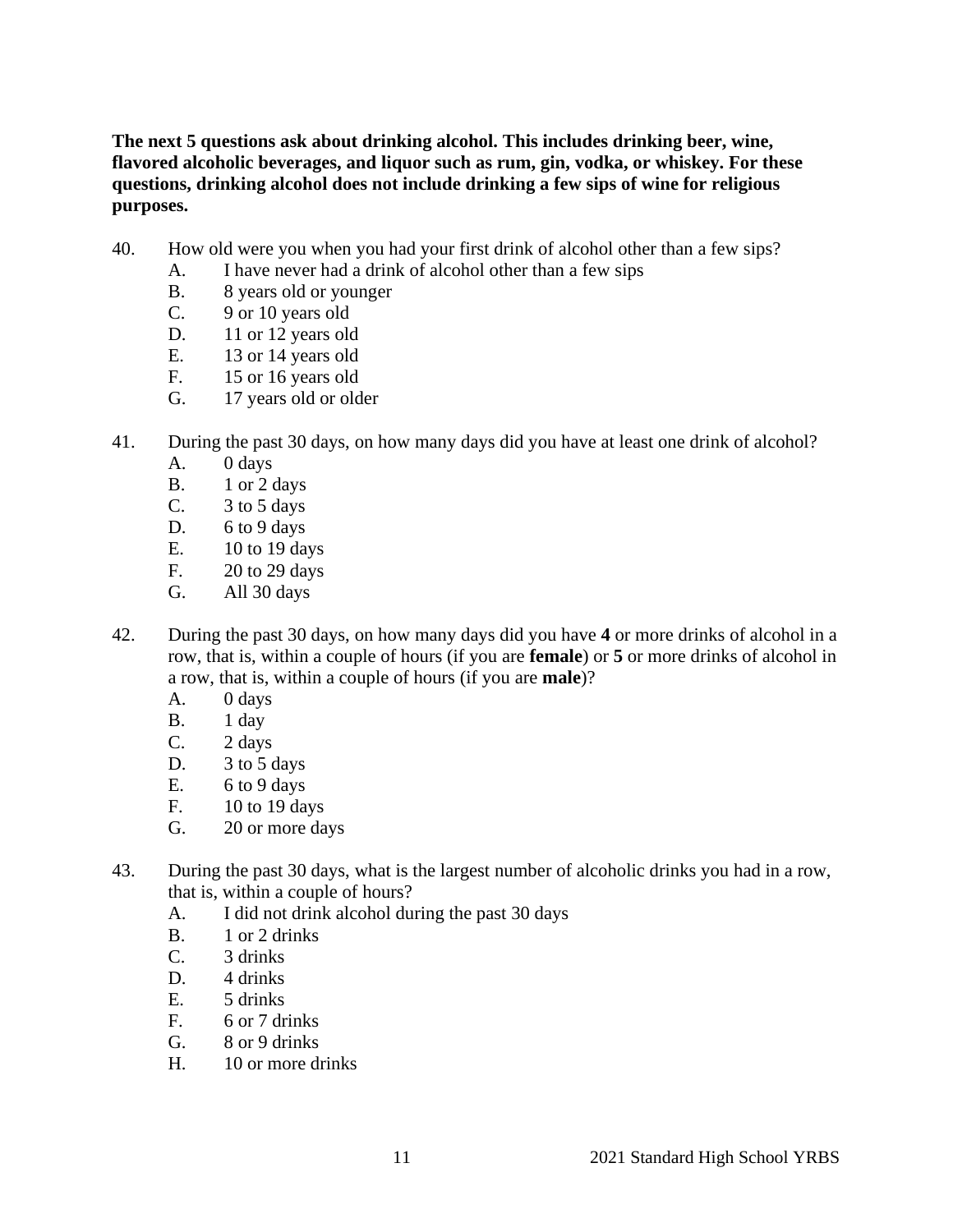- 44. During the past 30 days, how did you **usually** get the alcohol you drank?
	- A. I did not drink alcohol during the past 30 days
	- B. I bought it in a store such as a liquor store, convenience store, supermarket, discount store, or gas station
	- C. I bought it at a restaurant, bar, or club
	- D. I bought it at a public event such as a concert or sporting event
	- E. I gave someone else money to buy it for me
	- F. Someone gave it to me
	- G. I took it from a store or family member
	- H. I got it some other way

# **The next 3 questions ask about marijuana use. Marijuana also is called pot or weed. For these questions, do not count CBD-only or hemp products, which come from the same plant as marijuana, but do not cause a high when used alone.**

- 45. During your life, how many times have you used marijuana?
	- A. 0 times
	- B. 1 or 2 times
	- C. 3 to 9 times
	- D. 10 to 19 times
	- E. 20 to 39 times
	- F. 40 to 99 times
	- G. 100 or more times
- 46. How old were you when you tried marijuana for the first time?
	- A. I have never tried marijuana
	- B. 8 years old or younger
	- C. 9 or 10 years old
	-
	- D. 11 or 12 years old<br>E. 13 or 14 years old 13 or 14 years old
	- F. 15 or 16 years old
	- G. 17 years old or older
- 47. During the past 30 days, how many times did you use marijuana?
	- A. 0 times
	- B. 1 or 2 times
	- C. 3 to 9 times
	- D. 10 to 19 times
	- E. 20 to 39 times
	- F. 40 or more times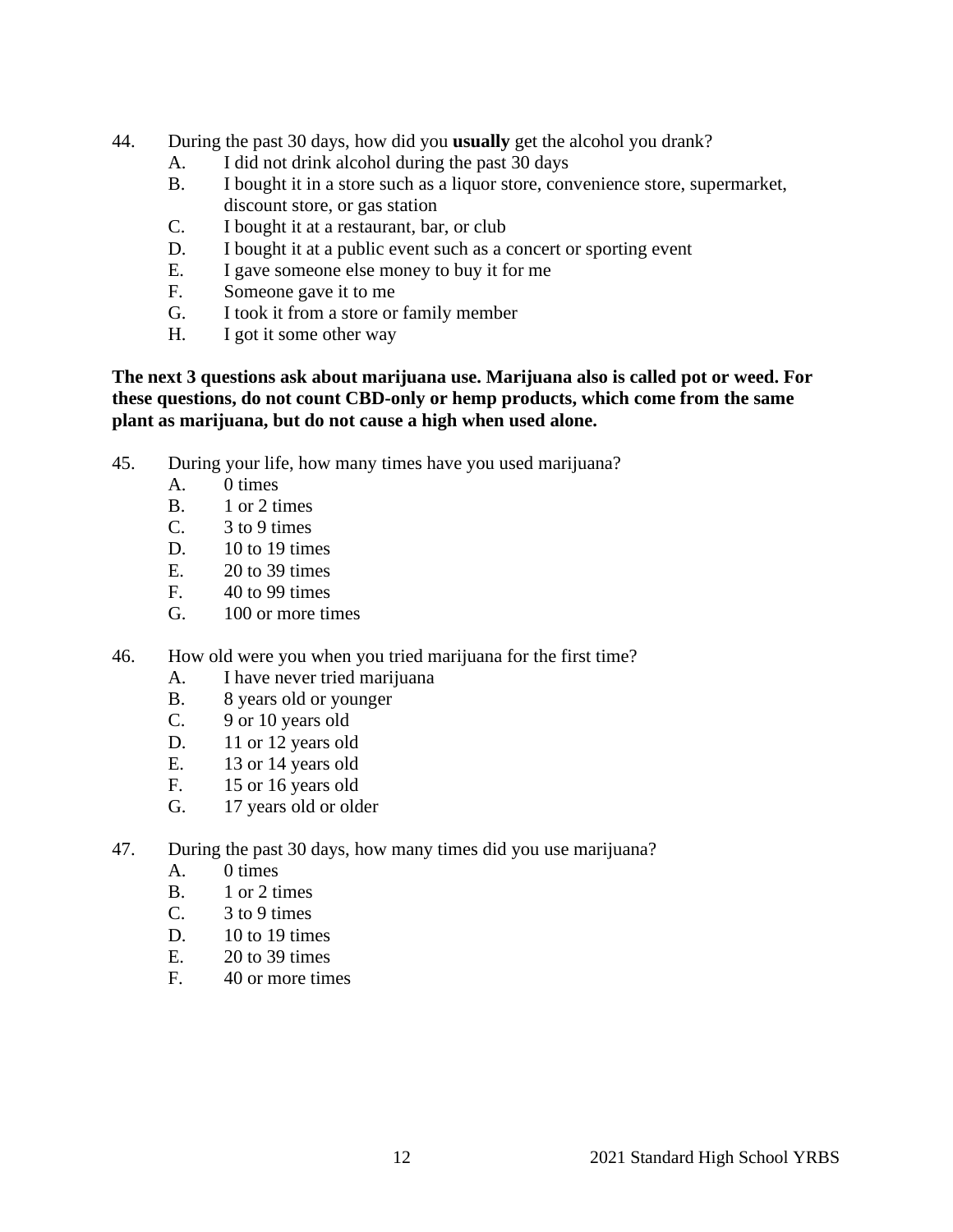**The next question asks about synthetic marijuana use. Synthetic marijuana also is called Spice, fake weed, K2, or Black Mamba.**

- 48. During your life, how many times have you used synthetic marijuana?
	- A. 0 times
	- B. 1 or 2 times
	- $C.$  3 to 9 times
	- D.  $10$  to 19 times
	- $E = 20$  to 39 times
	- F. 40 or more times

**The next question asks about the use of prescription pain medicine without a doctor**'**s prescription or differently than how a doctor told you to use it. For this question, count drugs such as codeine, Vicodin, OxyContin, Hydrocodone, and Percocet.**

- 49. During your life, how many times have you taken **prescription pain medicine** without a doctor's prescription or differently than how a doctor told you to use it?
	- A. 0 times
	- B. 1 or 2 times
	- $C.$  3 to 9 times
	- D. 10 to 19 times
	- E. 20 to 39 times
	- F. 40 or more times

#### **The next 7 questions ask about other drugs.**

- 50. During your life, how many times have you used **any** form of cocaine, including powder, crack, or freebase?
	- A. 0 times
	- B. 1 or 2 times
	- $C.$  3 to 9 times
	- D. 10 to 19 times
	- E. 20 to 39 times
	- F. 40 or more times
- 51. During your life, how many times have you sniffed glue, breathed the contents of aerosol spray cans, or inhaled any paints or sprays to get high?
	- A. 0 times
	- B. 1 or 2 times
	- $C.$  3 to 9 times
	- D. 10 to 19 times
	- E. 20 to 39 times
	- F. 40 or more times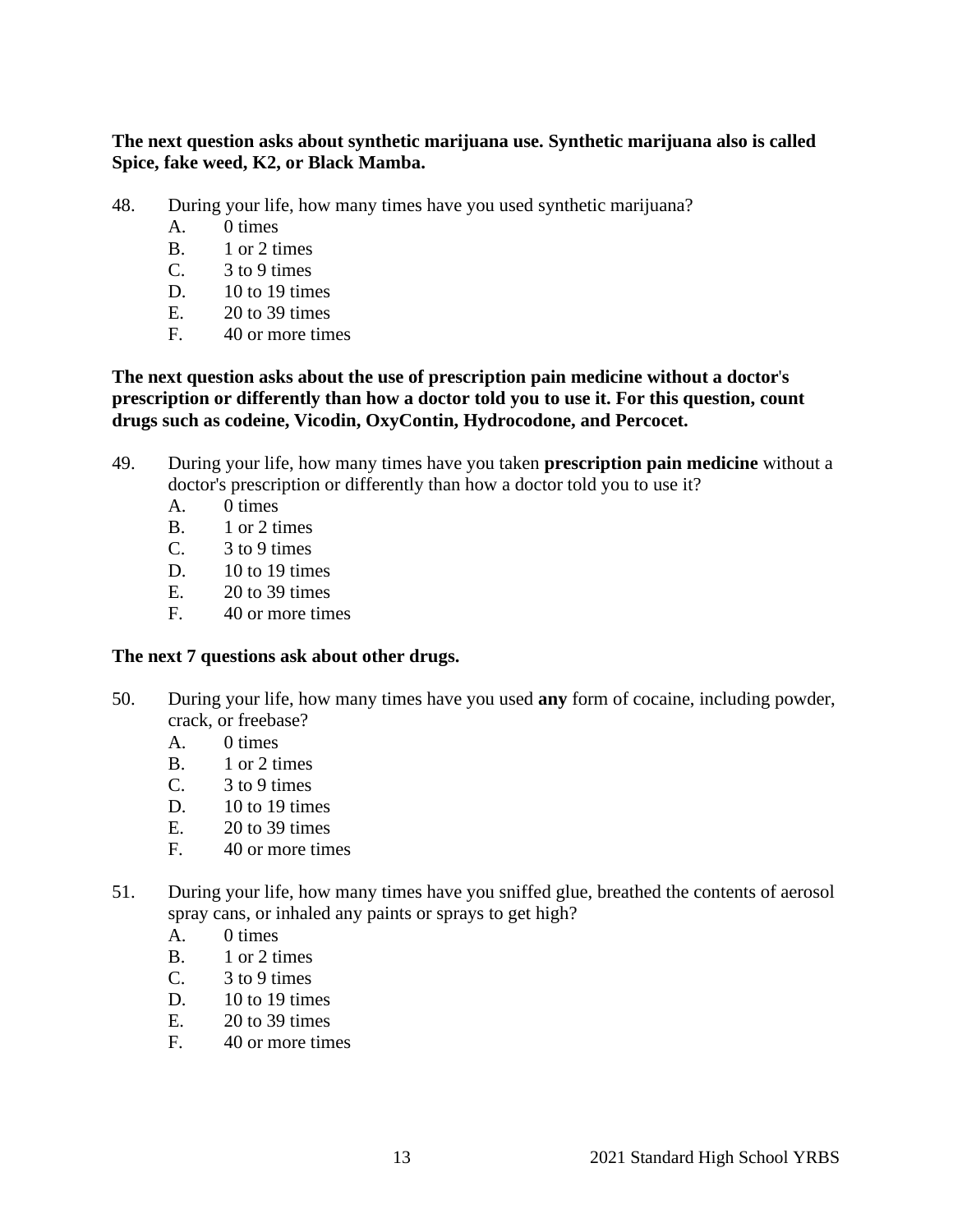- 52. During your life, how many times have you used **heroin** (also called smack, junk, or China White)?
	- A. 0 times
	- B. 1 or 2 times
	- $C.$  3 to 9 times
	- D. 10 to 19 times
	- E. 20 to 39 times
	- F. 40 or more times
- 53. During your life, how many times have you used **methamphetamines** (also called speed, crystal meth, crank, ice, or meth)?
	- A. 0 times
	- B. 1 or 2 times
	- $C.$  3 to 9 times
	- D. 10 to 19 times
	- E. 20 to 39 times
	- F. 40 or more times
- 54. During your life, how many times have you used **ecstasy** (also called MDMA or Molly)?
	- A. 0 times
	- B. 1 or 2 times
	- C.  $3 \text{ to } 9 \text{ times}$
	- $D.$  10 to 19 times
	- E. 20 to 39 times
	- F. 40 or more times
- 55. During your life, how many times have you used a needle to inject any **illegal** drug into your body?
	- A. 0 times<br>B. 1 time
	- 1 time
	- C. 2 or more times
- 56. During the past 12 months, has anyone offered, sold, or given you an illegal drug **on school property**?
	- A. Yes
	- B. No

#### **The next 9 questions ask about sexual behavior.**

- 57. Have you ever had sexual intercourse?
	- A. Yes
	- B. No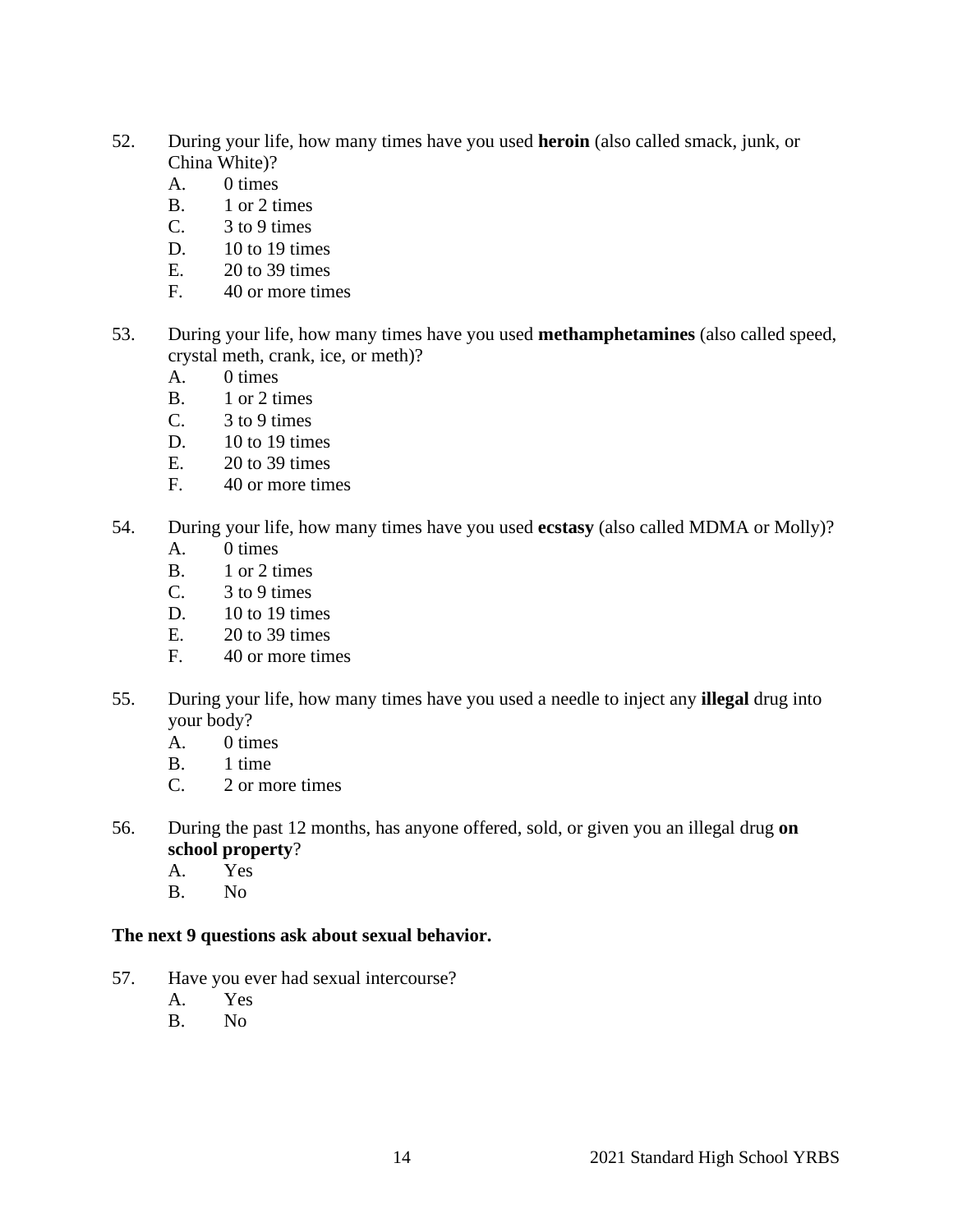- 58. How old were you when you had sexual intercourse for the first time?
	- A. I have never had sexual intercourse
	- B. 11 years old or younger
	- C. 12 years old
	- D. 13 years old
	- E. 14 years old
	- F. 15 years old
	- G. 16 years old
	- H. 17 years old or older
- 59. During your life, with how many people have you had sexual intercourse?
	- A. I have never had sexual intercourse
	- B. 1 person
	- C. 2 people
	- D. 3 people
	- E. 4 people
	- F. 5 people
	- G. 6 or more people
- 60. During the past 3 months, with how many people did you have sexual intercourse?
	- A. I have never had sexual intercourse
	- B. I have had sexual intercourse, but not during the past 3 months
	- C. 1 person
	- D. 2 people
	- E. 3 people
	- F. 4 people
	- G. 5 people
	- H. 6 or more people
- 61. Did you drink alcohol or use drugs before you had sexual intercourse the **last time**?
	- A. I have never had sexual intercourse
	- B. Yes
	- C. No
- 62. The **last time** you had sexual intercourse, did you or your partner use a condom?
	- A. I have never had sexual intercourse
	- B. Yes<br>C. No.
	- N<sub>0</sub>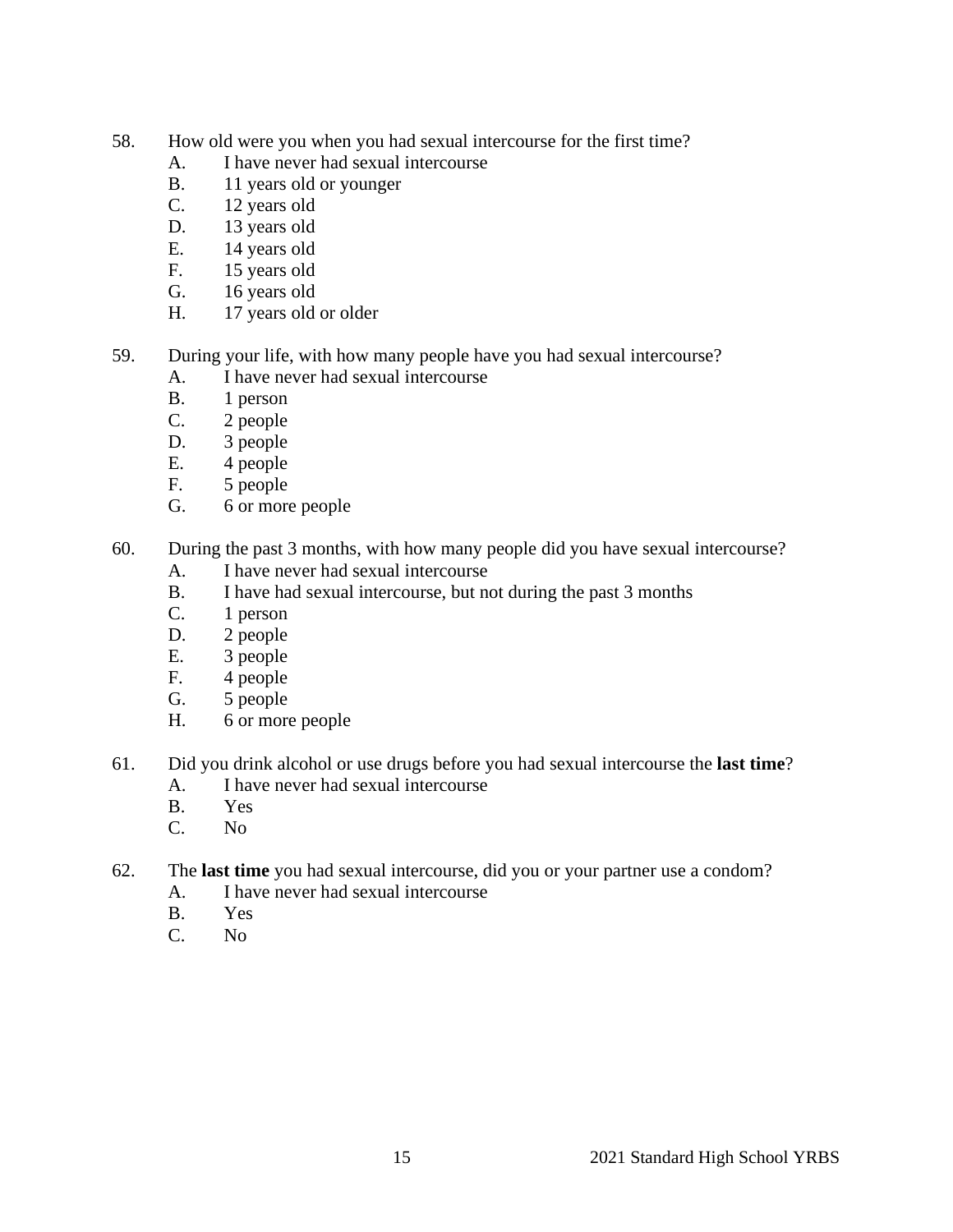- 63. The **last time** you had sexual intercourse with an opposite-sex partner, what **one** method did you or your partner use to **prevent pregnancy**? (Select only **one** response.)
	- A. I have never had sexual intercourse with an opposite-sex partner
	- B. No method was used to prevent pregnancy
	- C. Birth control pills (Do **not** count emergency contraception such as Plan B or the "morning after" pill.)
	- D. Condoms
	- E. An IUD (such as Mirena or ParaGard) or implant (such as Implanon or Nexplanon)
	- F. A shot (such as Depo-Provera), patch (such as Ortho Evra), or birth control ring (such as NuvaRing)
	- G. Withdrawal or some other method
	- H. Not sure
- 64. During your life, with whom have you had sexual contact?
	- A. I have never had sexual contact
	- B. Females
	- C. Males
	- D. Females and males
- 65. Which of the following best describes you?
	- A. Heterosexual (straight)
	- B. Gay or lesbian
	- C. Bisexual
	- D. I describe my sexual identity some other way
	- E. I am not sure about my sexual identity (questioning)
	- F. I do not know what this question is asking

# **The next 2 questions ask about body weight.**

- 66. How do **you** describe your weight?
	- A. Very underweight
	- B. Slightly underweight
	- C. About the right weight
	- D. Slightly overweight
	- E. Very overweight
- 67. Which of the following are you trying to do about your weight?
	- A. **Lose** weight
	- B. **Gain** weight
	- C. **Stay** the same weight
	- D. I am **not trying to do anything** about my weight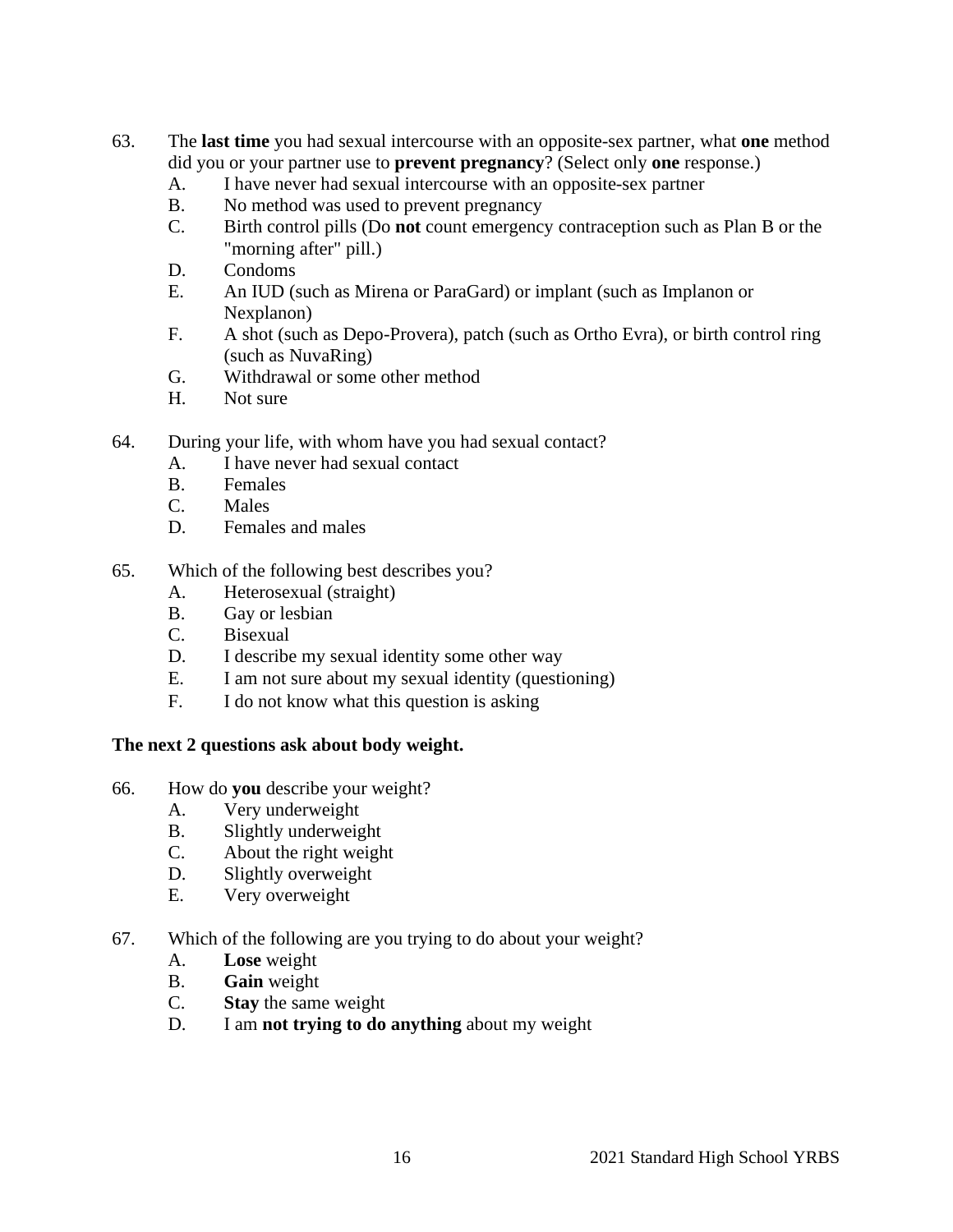**The next 9 questions ask about food you ate or drank during the past 7 days. Think about all the meals and snacks you had from the time you got up until you went to bed. Be sure to include food you ate at home, at school, at restaurants, or anywhere else.**

- 68. During the past 7 days, how many times did you drink **100% fruit juices** such as orange juice, apple juice, or grape juice? (Do **not** count punch, Kool-Aid, sports drinks, or other fruit-flavored drinks.)
	- A. I did not drink 100% fruit juice during the past 7 days
	- B. 1 to 3 times during the past 7 days
	- C. 4 to 6 times during the past 7 days
	- D. 1 time per day
	- E. 2 times per day
	- F. 3 times per day
	- G. 4 or more times per day
- 69. During the past 7 days, how many times did you eat **fruit**? (Do **not** count fruit juice.)
	- A. I did not eat fruit during the past 7 days
	- B. 1 to 3 times during the past 7 days
	- C. 4 to 6 times during the past 7 days
	- D. 1 time per day
	- E. 2 times per day
	- F. 3 times per day
	- G. 4 or more times per day
- 70. During the past 7 days, how many times did you eat **green salad**?
	- A. I did not eat green salad during the past 7 days
	- B. 1 to 3 times during the past 7 days
	- C. 4 to 6 times during the past 7 days
	- D. 1 time per day<br>E. 2 times per day
	- 2 times per day
	- F. 3 times per day
	- G. 4 or more times per day
- 71. During the past 7 days, how many times did you eat **potatoes**? (Do **not** count french fries, fried potatoes, or potato chips.)
	- A. I did not eat potatoes during the past 7 days
	- B. 1 to 3 times during the past 7 days
	- C. 4 to 6 times during the past 7 days
	- D. 1 time per day
	- E. 2 times per day
	- F. 3 times per day
	- G. 4 or more times per day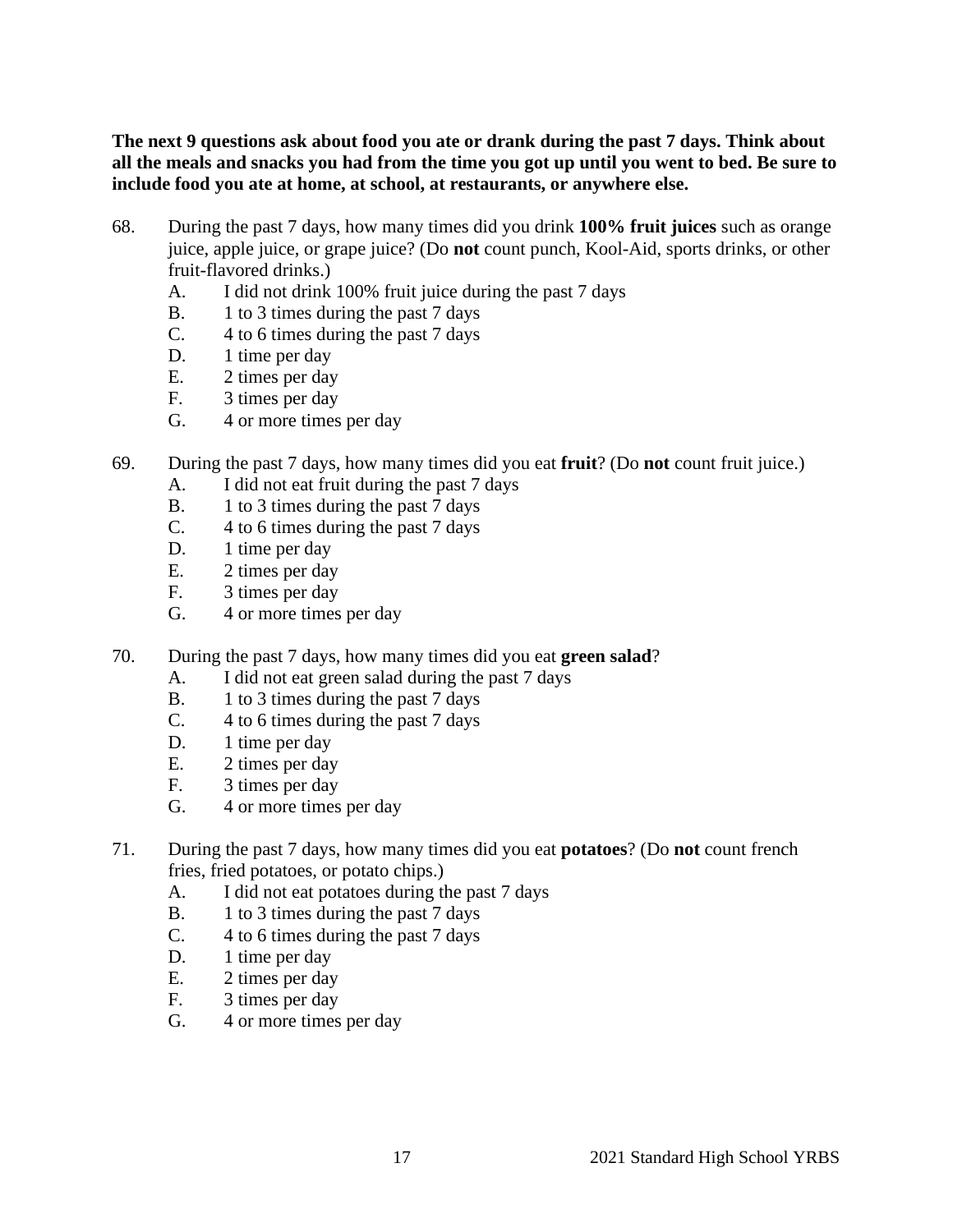- 72. During the past 7 days, how many times did you eat **carrots**?
	- A. I did not eat carrots during the past 7 days
	- B. 1 to 3 times during the past 7 days
	- C. 4 to 6 times during the past 7 days
	- D. 1 time per day
	- E. 2 times per day
	- F. 3 times per day
	- G. 4 or more times per day
- 73. During the past 7 days, how many times did you eat **other vegetables**? (Do **not** count green salad, potatoes, or carrots.)
	- A. I did not eat other vegetables during the past 7 days
	- B. 1 to 3 times during the past 7 days
	- C. 4 to 6 times during the past 7 days
	- D. 1 time per day
	- E. 2 times per day
	- F. 3 times per day<br>G. 4 or more times
	- 4 or more times per day
- 74. During the past 7 days, how many times did you drink a **can, bottle, or glass of soda or pop**, such as Coke, Pepsi, or Sprite? (Do **not** count diet soda or diet pop.)
	- A. I did not drink soda or pop during the past 7 days
	- B. 1 to 3 times during the past 7 days
	- C. 4 to 6 times during the past 7 days
	- D. 1 time per day
	- E. 2 times per day
	- F. 3 times per day
	- G. 4 or more times per day
- 75. During the past 7 days, how many **glasses of milk** did you drink? (Count the milk you drank in a glass or cup, from a carton, or with cereal. Count the half pint of milk served at school as equal to one glass.)
	- A. I did not drink milk during the past 7 days
	- B. 1 to 3 glasses during the past 7 days
	- C. 4 to 6 glasses during the past 7 days
	- D. 1 glass per day
	- E. 2 glasses per day
	- F. 3 glasses per day
	- G. 4 or more glasses per day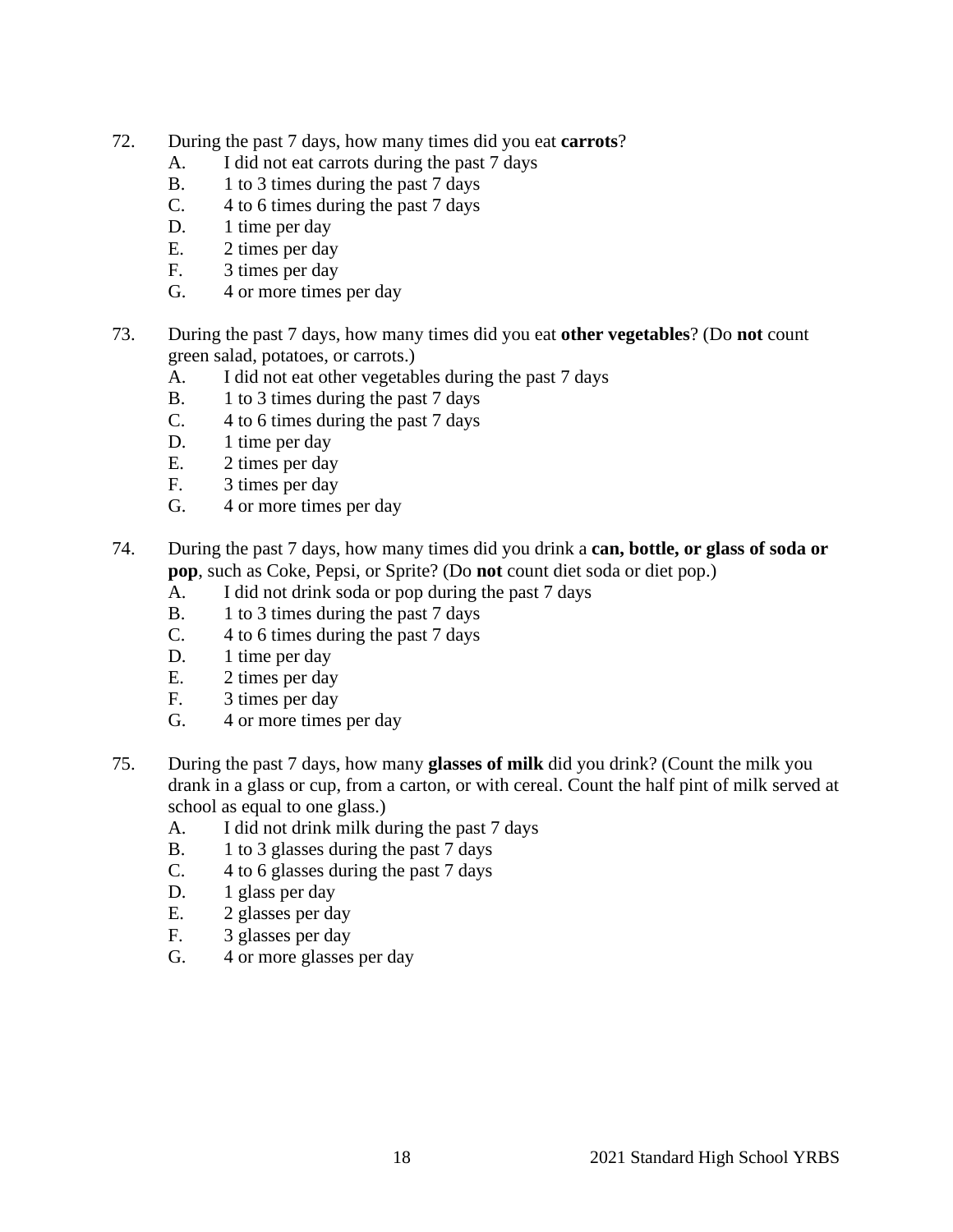- 76. During the past 7 days, on how many days did you eat **breakfast**?
	- A. 0 days
	- B. 1 day
	- C. 2 days
	- D. 3 days
	- E. 4 days
	- F. 5 days
	- G. 6 days
	- H. 7 days

# **The next 4 questions ask about physical activity.**

- 77. During the past 7 days, on how many days were you physically active for a total of **at least 60 minutes per day**? (Add up all the time you spent in any kind of physical activity that increased your heart rate and made you breathe hard some of the time.)
	- A. 0 days
	- B. 1 day
	- C. 2 days
	- D. 3 days<br>E. 4 days
	- E. 4 days
	- F. 5 days
	- G. 6 days
	- H. 7 days
- 78. On an average school day, how many hours do you spend in front of a TV, computer, smart phone, or other electronic device watching shows or videos, playing games, accessing the Internet, or using social media (also called "screen time")? (Do **not** count time spent doing schoolwork.)
	- A. Less than 1 hour per day
	- B. 1 hour per day
	- C. 2 hours per day
	- D. 3 hours per day
	- E. 4 hours per day
	- F. 5 or more hours per day
- 79. In an average week when you are in school, on how many days do you go to physical education (PE) classes?
	- A. 0 days
	- B. 1 day
	- C. 2 days
	- D. 3 days
	- E. 4 days
	- F. 5 days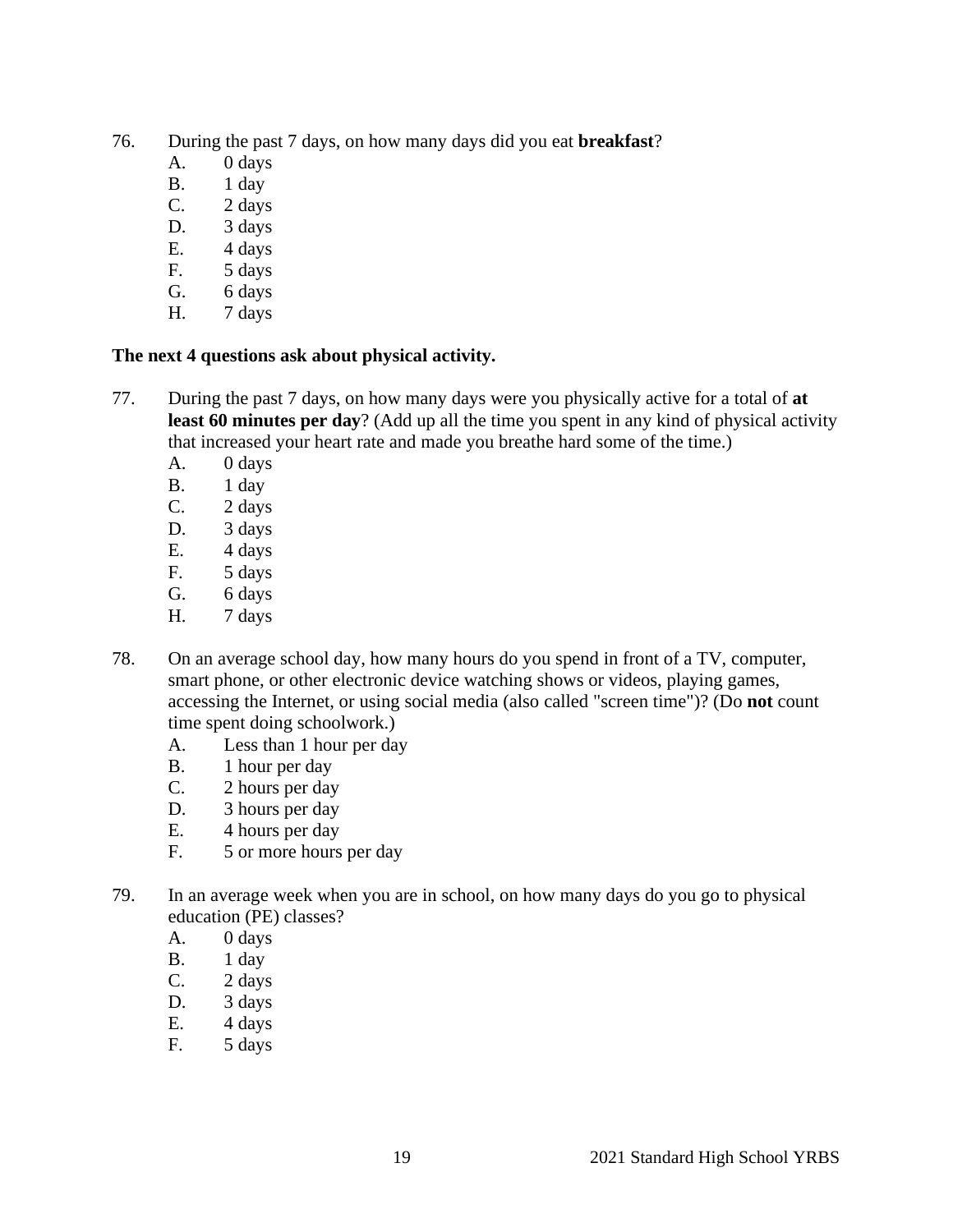- 80. During the past 12 months, on how many sports teams did you play? (Count any teams run by your school or community groups.)
	- A. 0 teams
	- B. 1 team
	- C. 2 teams
	- D. 3 or more teams

**The next question asks about concussions. A concussion is when a blow or jolt to the head causes problems such as headaches, dizziness, being dazed or confused, difficulty remembering or concentrating, vomiting, blurred vision, or being knocked out.**

- 81. During the past 12 months, how many times did you have a concussion **from playing a sport or being physically active**?
	- A. 0 times
	- B. 1 time
	- C. 2 times
	- D. 3 times
	- E. 4 or more times

# **The next 6 questions ask about other health-related topics.**

- 82. Have you ever been tested for HIV, the virus that causes AIDS? (Do **not** count tests done if you donated blood.)
	- A. Yes
	- B. No
	- C. Not sure
- 83. During the past 12 months, have you been tested for a sexually transmitted disease (STD) other than HIV, such as chlamydia or gonorrhea?
	- A. Yes
	- B. No
	- C. Not sure
- 84. When was the last time you saw a dentist for a check-up, exam, teeth cleaning, or other dental work?
	- A. During the past 12 months
	- B. Between 12 and 24 months ago
	- C. More than 24 months ago
	- D. Never
	- E. Not sure